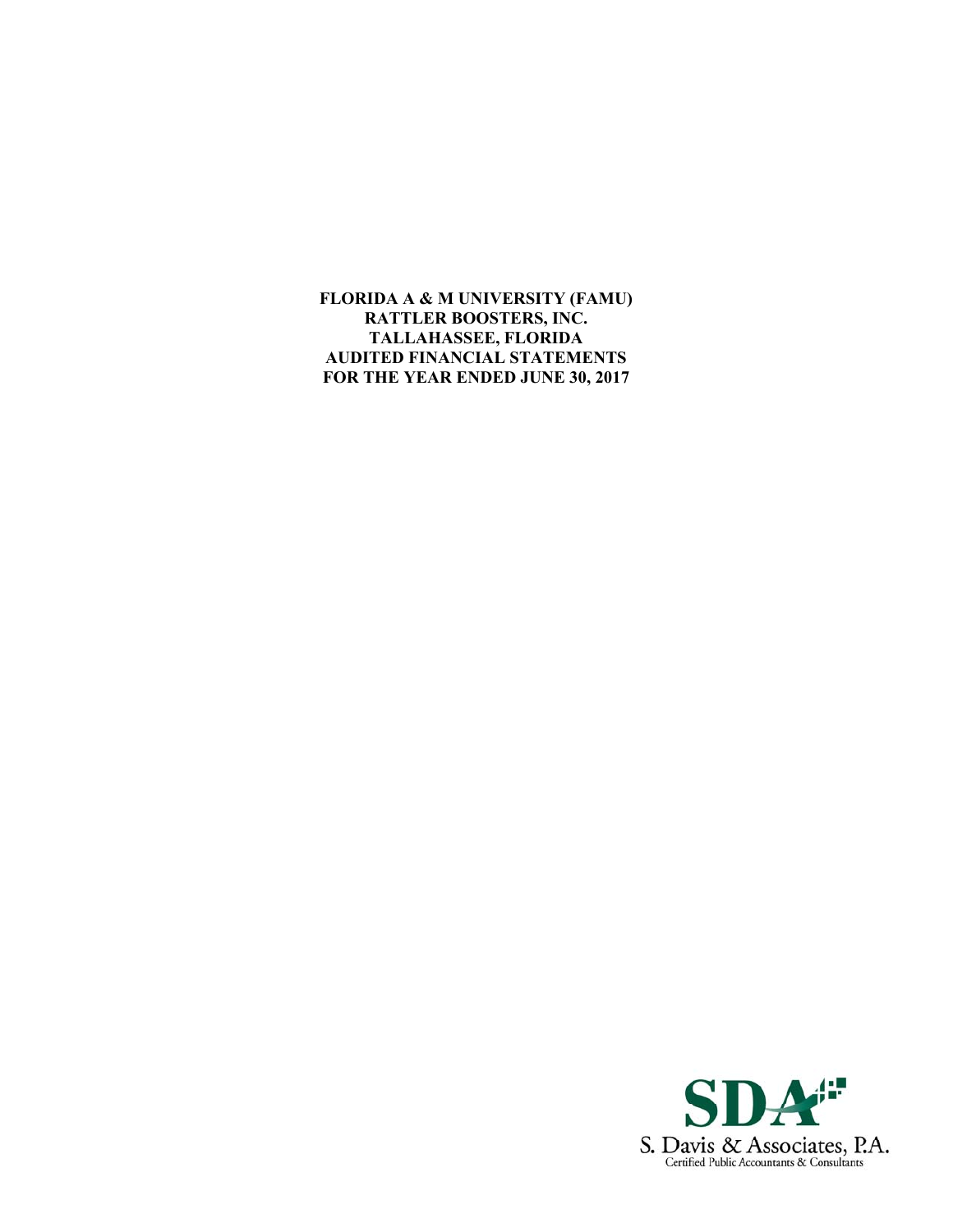# **TABLE OF CONTENTS**

| <b>Financial Statements:</b>                                                                                                                               |  |
|------------------------------------------------------------------------------------------------------------------------------------------------------------|--|
|                                                                                                                                                            |  |
|                                                                                                                                                            |  |
|                                                                                                                                                            |  |
|                                                                                                                                                            |  |
| Independent Auditor's Report on Internal Control Over Financial Reporting<br>and on Compliance and Other Matters Based on an Audit of Financial Statements |  |
|                                                                                                                                                            |  |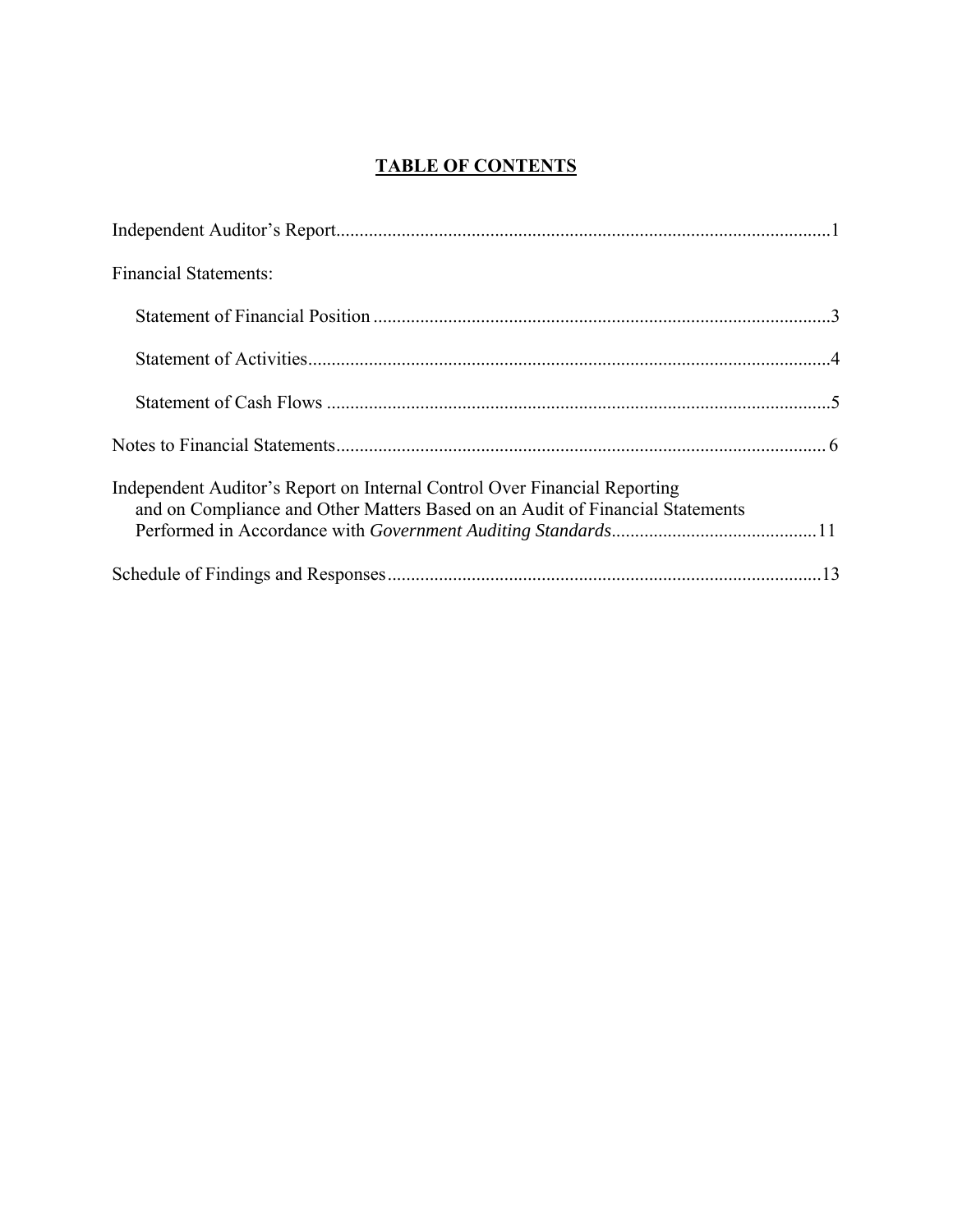

2521 Hollywood Boulevard Hollywood, Florida 33020 Telephone: 954-927-5900 Fax: 954-927-5927

2 South Biscayne Boulevard Suite 3200 Miami, Florida 33131 Telephone: 305-628-1510 Fax: 305-628-1595

400 Hibiscus Street Suite 200 West Palm Beach, Florida 33401 Telephone: 561-547-0545 Fax: 561-253-2747

Member: American Institute of Certified Pulic Accountants | Florida Institute of Certified Public Accountants

# **INDEPENDENT AUDITOR'S REPORT**

To the Board of Directors of Florida A & M University (FAMU) Rattler Boosters, Inc. Tallahassee, Florida

## **Report on the Financial Statements**

We were engaged to audit the accompanying financial statements of Florida A&M University (FAMU) Rattler Boosters, Inc. ("the Boosters") (a nonprofit organization), which comprise the statement of financial position as of June 30, 2017, and the related statements of activities and cash flows for the year then ended, and the related notes to the financial statements.

### *Management's Responsibility for the Financial Statements*

Management is responsible for the preparation and fair presentation of these financial statements in accordance with accounting principles generally accepted in the United States of America; this includes the design, implementation, and maintenance of internal control relevant to the preparation and fair presentation of financial statements that are free from material misstatement, whether due to fraud or error.

### *Auditor's Responsibility*

Our responsibility is to express an opinion on these financial statements based on conducting the audit in accordance with auditing standards generally accepted in the United States of America. Because of the matter described in the Basis for Disclaimer of Opinion paragraph, however, we were not able to obtain sufficient appropriate audit evidence to provide a basis for an audit opinion.

### **Basis for Disclaimer of Opinion**

Proper accounting records and supporting evidential matter were not maintained for the Boosters in fiscal year ended June 30, 2017, information provided may be incomplete, and no controls were exercised over financial transactions. As a result of these matters, we were not able to obtain sufficient audit evidence to determine if all transactions incurred during fiscal year ended June 30, 2017 were recorded. Consequently, we were unable to determine if any adjustments might have been found necessary to properly reflect elements making up the statements of financial position, activities and cash flows.

### **Disclaimer of Opinion**

Because of the significance of the matters described in the Basis for Disclaimer of Opinion paragraph, we have not been able to obtain sufficient appropriate audit evidence to provide a basis for an audit opinion. Accordingly, we do not express an opinion on these financial statements.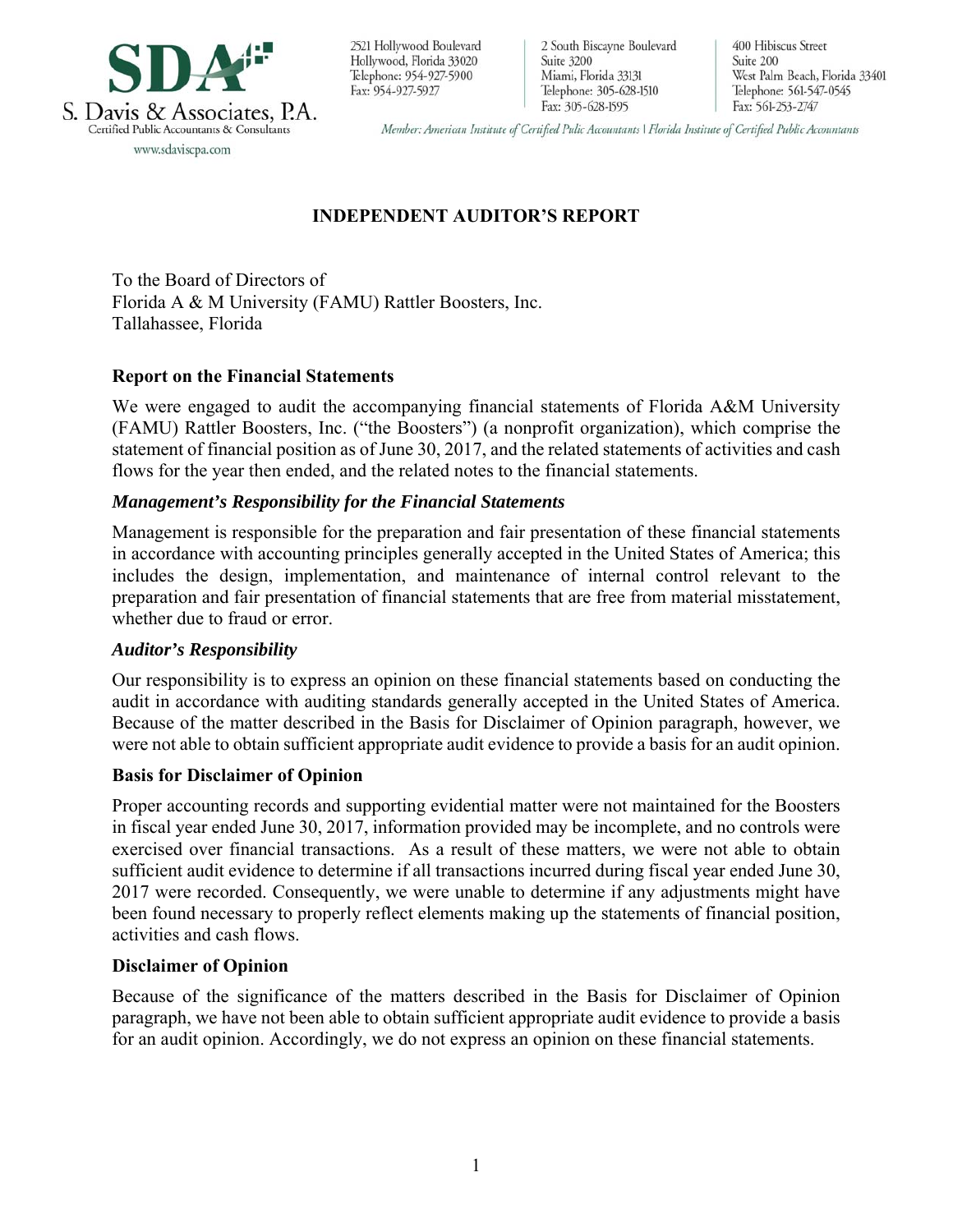### **INDEPENDENT AUDITORS REPORT – CONTINUED**

### **Other Reporting Required by** *Government Auditing Standards*

In accordance with *Government Auditing Standards*, we have also issued our report dated December 29, 2017, on our consideration of the Boosters' internal control over financial reporting and on our tests of its compliance with certain provisions of laws, regulations, contracts, and grant agreements and other matters. The purpose of that report is to describe the scope of our testing of internal control over financial reporting and compliance and the results of that testing, and not to provide an opinion on internal control over financial reporting or on compliance. That report is an integral part of an audit performed in accordance with *Government Auditing Standards* in considering the Boosters' internal control over financial reporting and compliance.

S. Davis "associates, 4.a.

Hollywood, Florida December 29, 2017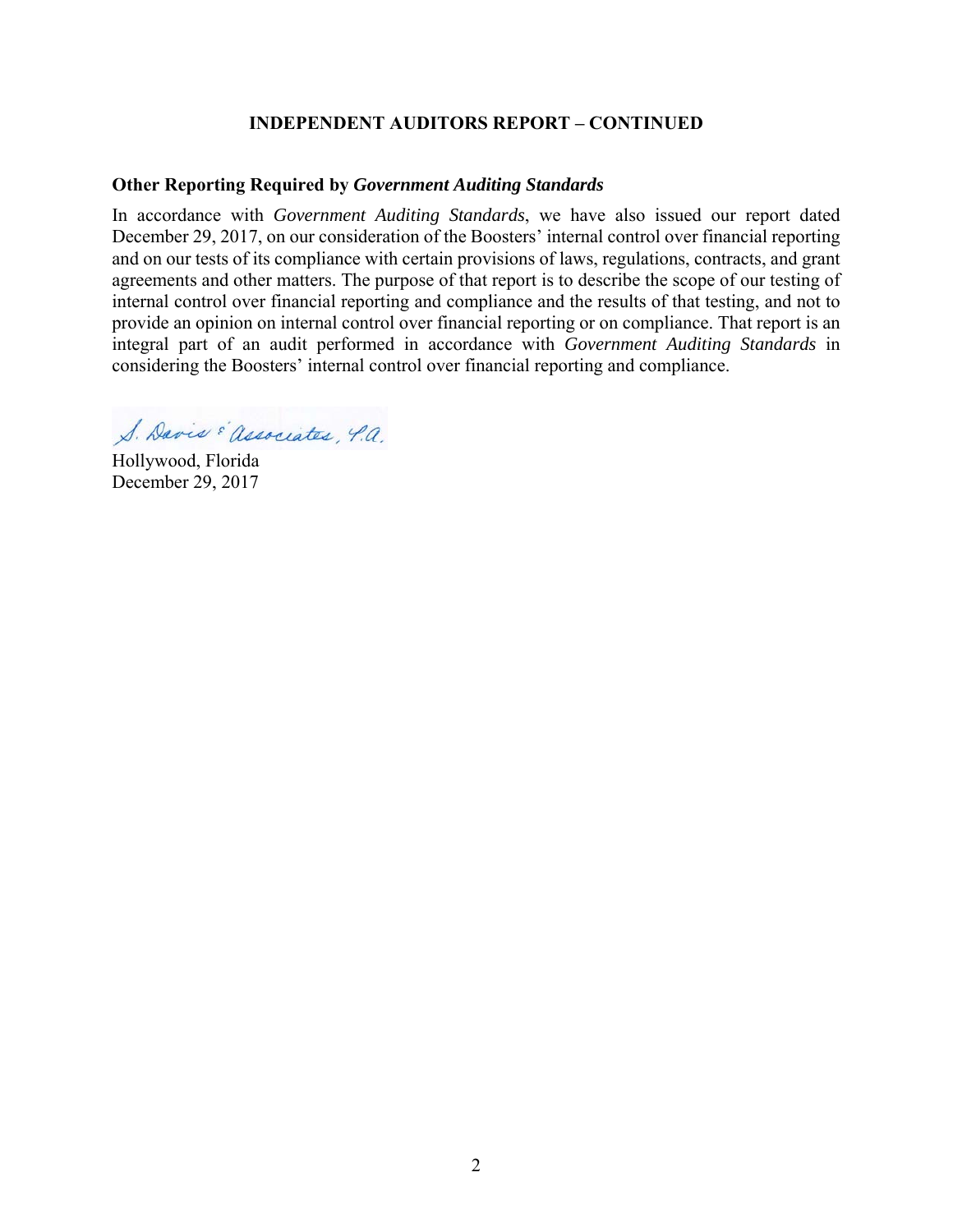## **FLORIDA A & M UNIVERSITY (FAMU) RATTLER BOOSTERS, INC. STATEMENT OF FINANCIAL POSITION June 30, 2017**

## **ASSETS**

| <b>Current assets:</b>     |     |        |
|----------------------------|-----|--------|
| Cash and cash equivalents  | \$  | 1,069  |
| Cash held in trust         |     | 12,087 |
| Total current assets       |     | 13,156 |
| <b>Non-current assets:</b> |     |        |
| Endowment fund             |     | 1,800  |
| Fixed assets, net          |     | 2,866  |
| Total non-current assets   |     | 4,666  |
| Total assets               | \$. | 17,822 |
| <b>NET ASSETS</b>          |     |        |
| Permanently restricted     | \$  | 1,800  |
| Unrestricted               |     | 16,022 |
| Total net assets           |     | 17,822 |
| Total net assets           |     | 17,822 |

See notes to financial statements.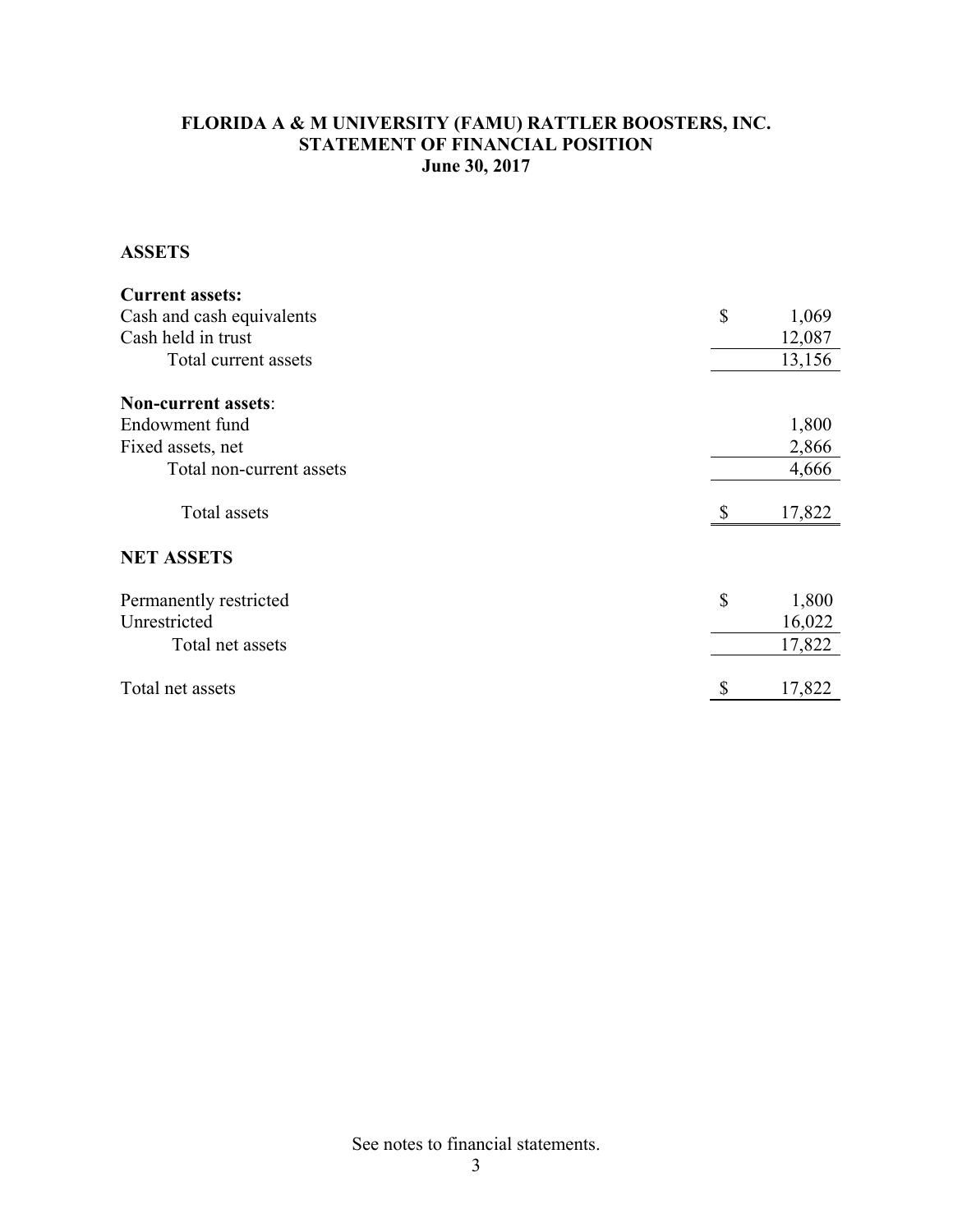# **FLORIDA A & M UNIVERSITY (FAMU) RATTLER BOOSTERS, INC. STATEMENT OF ACTIVITIES For the Year Ended June 30, 2017**

|                                                         |               | <b>Unrestricted</b> | Permanently<br><b>Restricted</b> | <b>Total</b>  |
|---------------------------------------------------------|---------------|---------------------|----------------------------------|---------------|
| <b>SUPPORT AND REVENUES:</b>                            |               |                     |                                  |               |
| Membership dues                                         | \$            | 367,411             | \$                               | \$<br>367,411 |
| Donated rent                                            |               | 34,200              |                                  | 34,200        |
| Contribution                                            |               | 39,039              | 1,800                            | 40,839        |
| Other income                                            |               | 607                 |                                  | 607           |
| Total support and revenues                              |               | 441,257             | 1,800                            | 443,057       |
| PERSONNEL EXPENSES:                                     |               |                     |                                  |               |
| Salaries and wages                                      |               | 35,575              |                                  | 35,575        |
| Employee benefits                                       |               | 11,858              |                                  | 11,858        |
| Payroll taxes                                           |               | 1,999               |                                  | 1,999         |
| Total personnel expenses                                |               | 49,432              | $\qquad \qquad \blacksquare$     | 49,432        |
| <b>OPERATING EXPENSES:</b>                              |               |                     |                                  |               |
| University support, including interest and amortization |               | 39,409              |                                  | 39,406        |
| Membership gifts                                        |               | 27,856              |                                  | 27,856        |
| Professional and consulting fees                        |               | 17,041              |                                  | 17,041        |
| Hospitality                                             |               | 462                 |                                  | 462           |
| Office supplies and expenses                            |               | 4,200               |                                  | 4,200         |
| Telephone expenses and maintenance                      |               | 1,005               |                                  | 1,005         |
| Utilities                                               |               | 2,148               |                                  | 2,148         |
| Travel and meetings                                     |               | 1,987               |                                  | 1,987         |
| Donated rent                                            |               | 34,200              |                                  | 34,200        |
| Bank charges                                            |               | 691                 |                                  | 691           |
| Postage                                                 |               | 697                 |                                  | 697           |
| Bad debt expense                                        |               | 117,452             |                                  | 117,452       |
| Maintenance and repairs                                 |               | 1,139               |                                  | 1,139         |
| Miscellaneous                                           |               | 5,680               |                                  | 5,680         |
| Depreciation expense                                    |               | 5,423               |                                  | 5,423         |
| Parking expense                                         |               | 642                 |                                  | 642           |
| Total operating expenses                                |               | 260,029             | $\blacksquare$                   | 260,029       |
| Changes in net assets                                   |               | 131,796             | 1,800                            | 133,596       |
| Net deficit at beginning of year                        |               | (115,774)           |                                  | (115,774)     |
| Net assets at end of year                               | $\mathcal{S}$ | 16,022              | \$<br>1,800                      | \$<br>17,822  |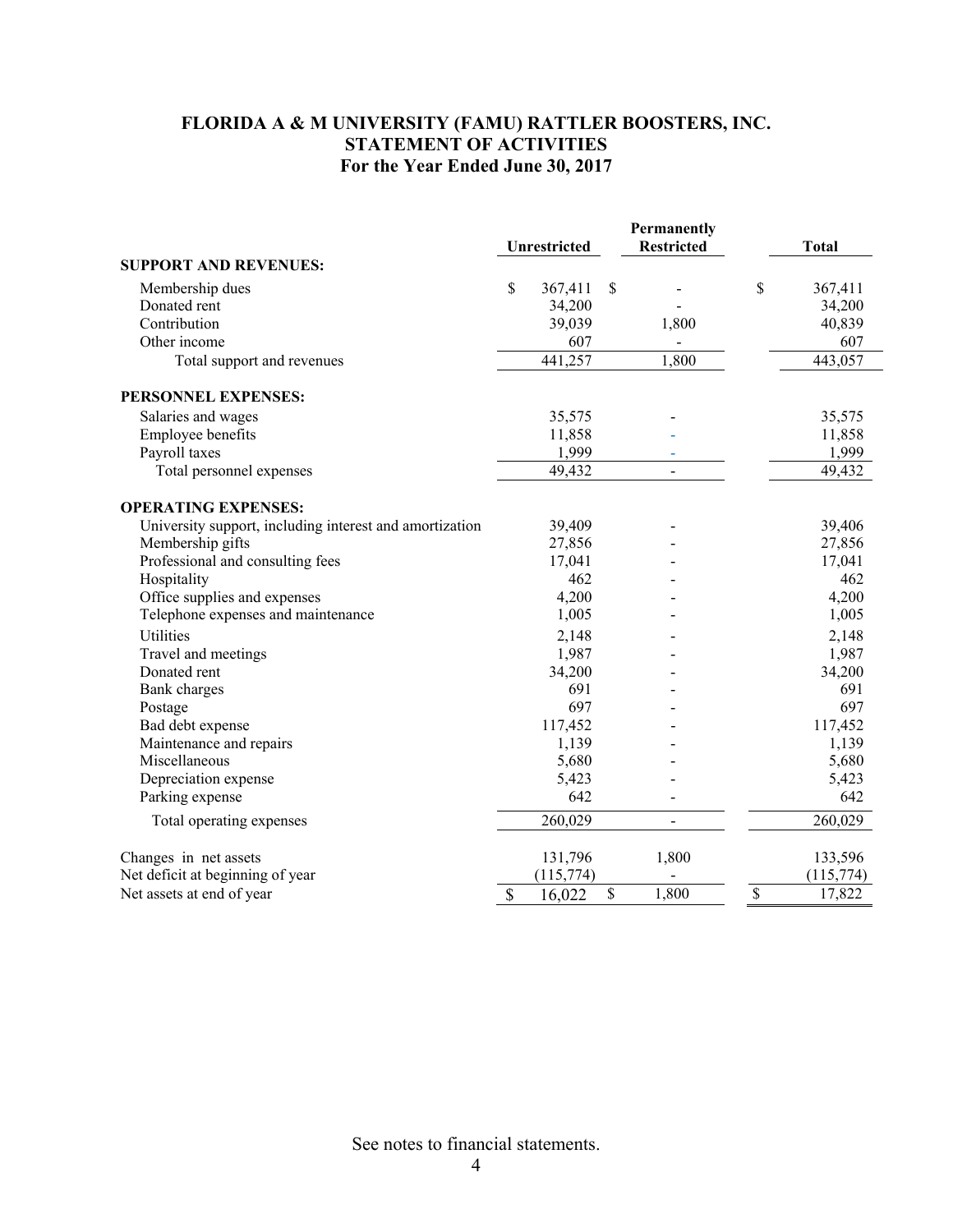# **FLORIDA A & M UNIVERSITY (FAMU) RATTLER BOOSTERS, INC. STATEMENT OF CASH FLOWS For the Year Ended June 30, 2017**

| <b>CASH FLOWS FROM OPERATING ACTIVITIES</b>                        |               |
|--------------------------------------------------------------------|---------------|
| Increase in unrestricted net assets                                | \$<br>131,796 |
| Adjustments to reconcile changes in unrestricted net assets to net |               |
| cash used in operating activities:                                 |               |
| Depreciation                                                       | 5,423         |
| Bad debt expense                                                   | 117,452       |
| Endowment income                                                   | 1,800         |
| Changes in operating assets and liabilities:                       |               |
| Decrease in membership dues receivable                             | 27,346        |
| Decrease in other receivables                                      | 921           |
| Decrease in accounts payable and accrued                           |               |
| liabilities                                                        | (6, 465)      |
| Decrease in deferred revenue                                       | (367, 411)    |
| Net cash used in operating activities                              | (89, 138)     |
| <b>CASH FLOWS FROM INVESTING ACTIVITIES</b>                        |               |
| Endowment fund                                                     | (1,800)       |
| Net cash used in investing activities                              | (1,800)       |
| Net decrease in cash and cash equivalents                          | (90, 938)     |
| Cash and cash equivalents, beginning of year                       | 104,094       |
| Cash and cash equivalents, end of year                             | \$<br>13,156  |

See notes to financial statements.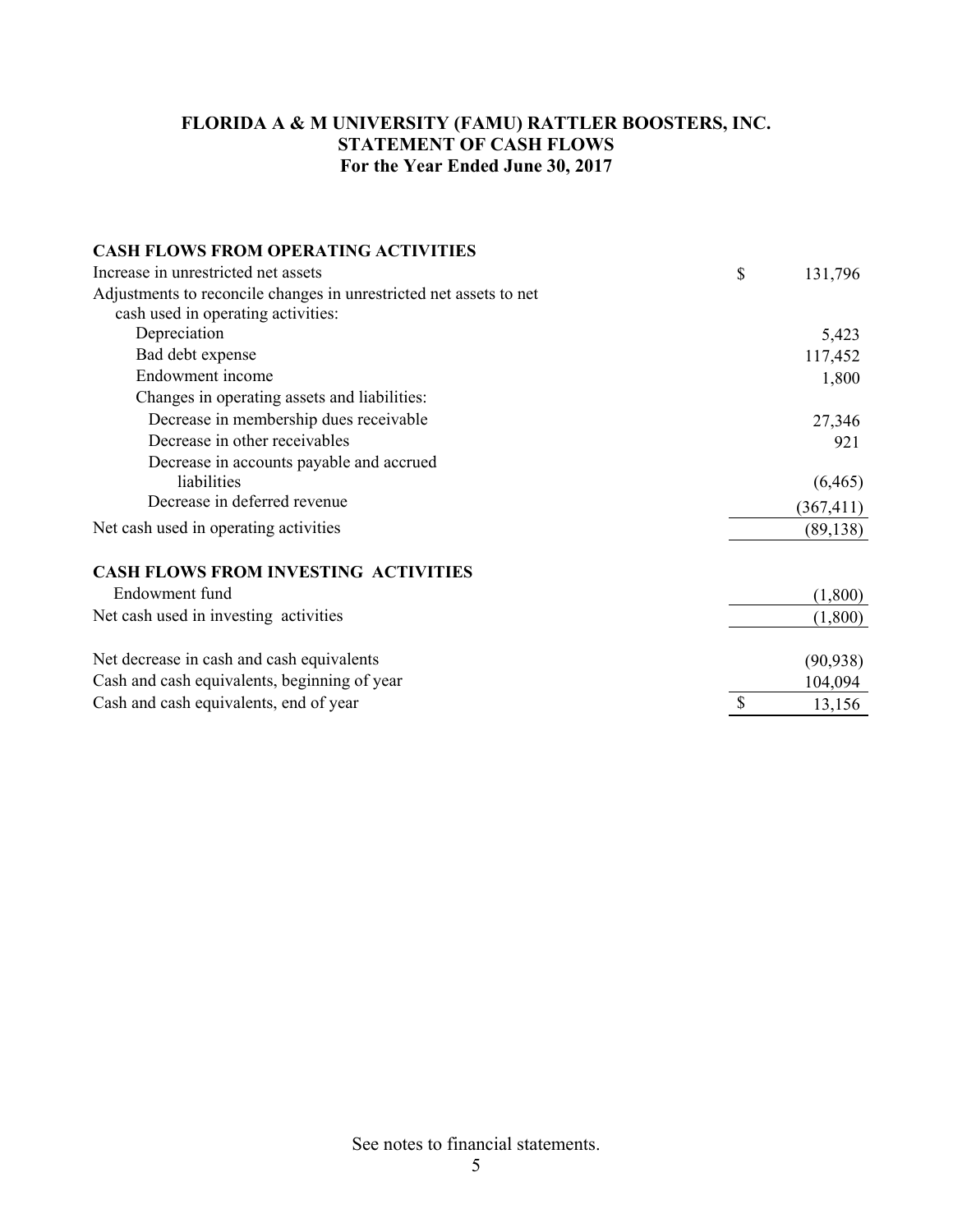### **NOTE 1 – ORGANIZATION AND PURPOSE**

Florida A & M University Rattler Boosters, Inc. (the "Boosters") is a nonprofit organization whose purpose is to make distributions to the Florida Agricultural and Mechanical University ("FAMU") for the purpose of stimulating the education, health, and physical welfare of the students at FAMU.

### **NOTE 2 – SUMMARY OF SIGNIFICANT ACCOUNTING POLICIES**

A summary of the Boosters' significant accounting policies consistently applied in the preparation of the accompanying financial statements follows:

a. Basis of Presentation

The accompanying financial statements were prepared in accordance with the provisions of the Financial Accounting Standards Board (FASB) Accounting Standards Codification No. ASC 958-205, *Presentation of Financial Statements of Not-for-Profit Organizations.* This pronouncement requires not-for-profit organizations to report information regarding their financial position and activities according to three classes of net assets as follows:

Unrestricted Net Assets – represents resources whose use are not covered by donorimposed restrictions; which have met all applicable restrictions, and/or resources generated through sources other than receipts from donors.

Temporarily Restricted Net Assets – represents resources recognized as restricted support until such time when all associated restrictions have been met. Temporary restrictions by donors can involve time frames and specific purposes.

Permanently Restricted Net Assets – represents resources that contain a stipulation, which permanently restricts the use of such funds, but allows earnings from the funds to be used in a certain manner.

 The Boosters' financial position and activities are reported as unrestricted and permanently restricted net assets. There are no temporarily restricted net assets.

#### b. Cash and Cash Equivalents

For the purpose of the statement of cash flows, cash equivalents include certificates of deposit and money market funds with original maturities of three months or less.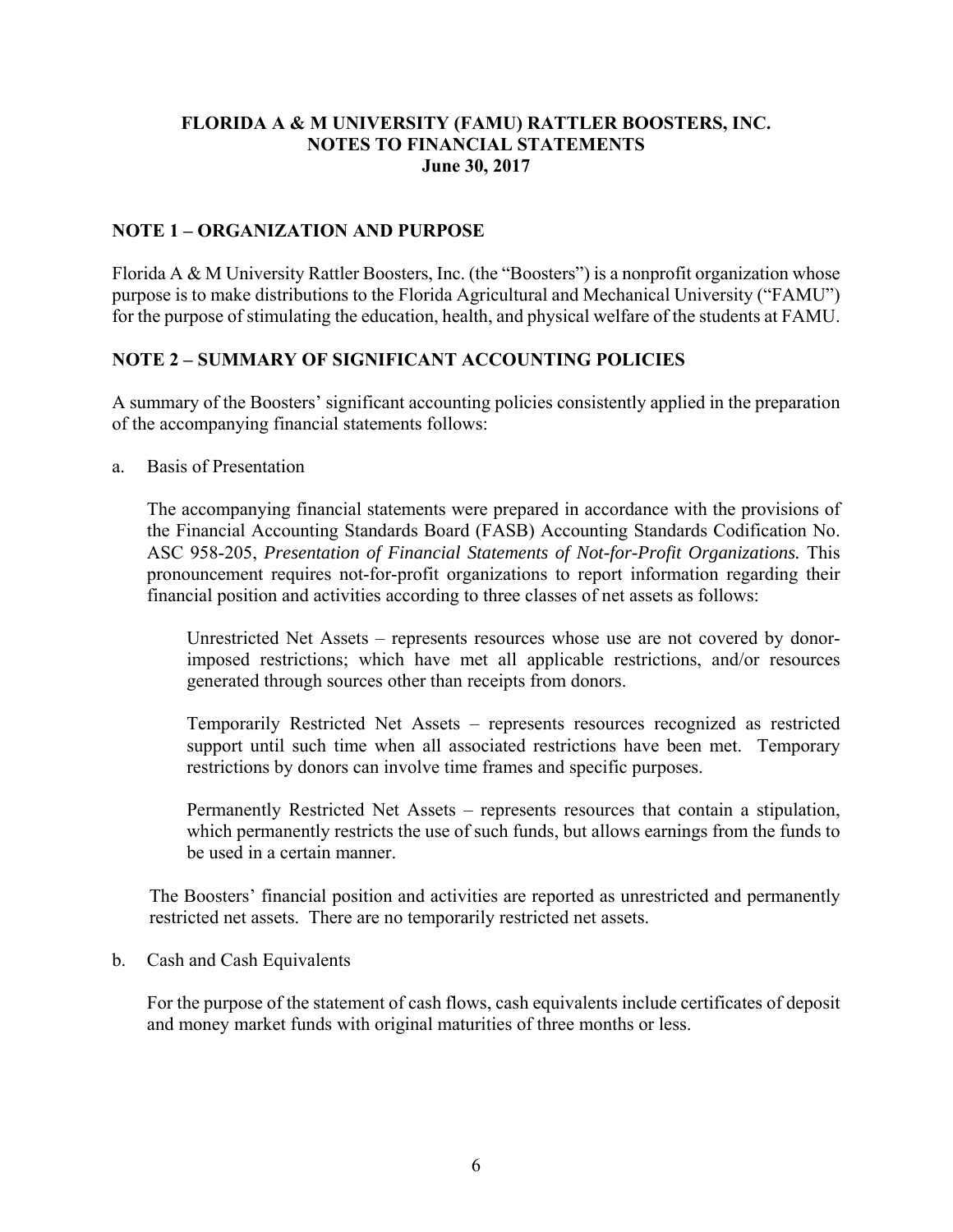### **NOTE 2 – SUMMARY OF SIGNIFICANT ACCOUNTING POLICIES – Continued**

#### c. Fixed Assets

Fixed assets are stated at original cost, less accumulated depreciation. Maintenance and repairs are charged to expense as incurred. These assets are depreciated using the straightline method over their estimated useful lives as follows:

| Asset                    | Years   |
|--------------------------|---------|
| Office equipment         | $3 - 5$ |
| Transportation equipment | $5 - 7$ |

The Boosters capitalizes all expenditures for office equipment in excess of a \$1,000.

d. Fair Value of Financial Instrument

The carrying amounts of cash and cash equivalents, membership dues receivables and accounts payable approximate fair value due to the short maturity of these financial **instruments** 

The carrying value of receivables has been reduced by an appropriate allowance for uncollectible accounts, based on historical collection experience and therefore approximates net realizable value.

e. Support and Revenue

The Boosters' major source of support and revenue consists of membership dues and parking sales. All support and revenue, except the contribution to the endowment funds are recorded as unrestricted, based on the absence of donor-imposed restrictions. The endowment contributions are recorded as permanently restricted as these funds are permanently restricted by donors. The income from the endowment fund is temporarily restricted, however, there was no income on endowment during the fiscal year ended June 30, 2017. During the fiscal year ended June 30, 2017, the University Board of Trustees transferred certain revenue usually collected by the Boosters to the Athletic Department leaving the Boosters with a membership contribution of \$100 per member. This is collected on a walk-in basis toward the Boosters' operation.

f. Donations-In-Kind

In-kind donations received by the Boosters are recorded as income along with a corresponding charge to expense.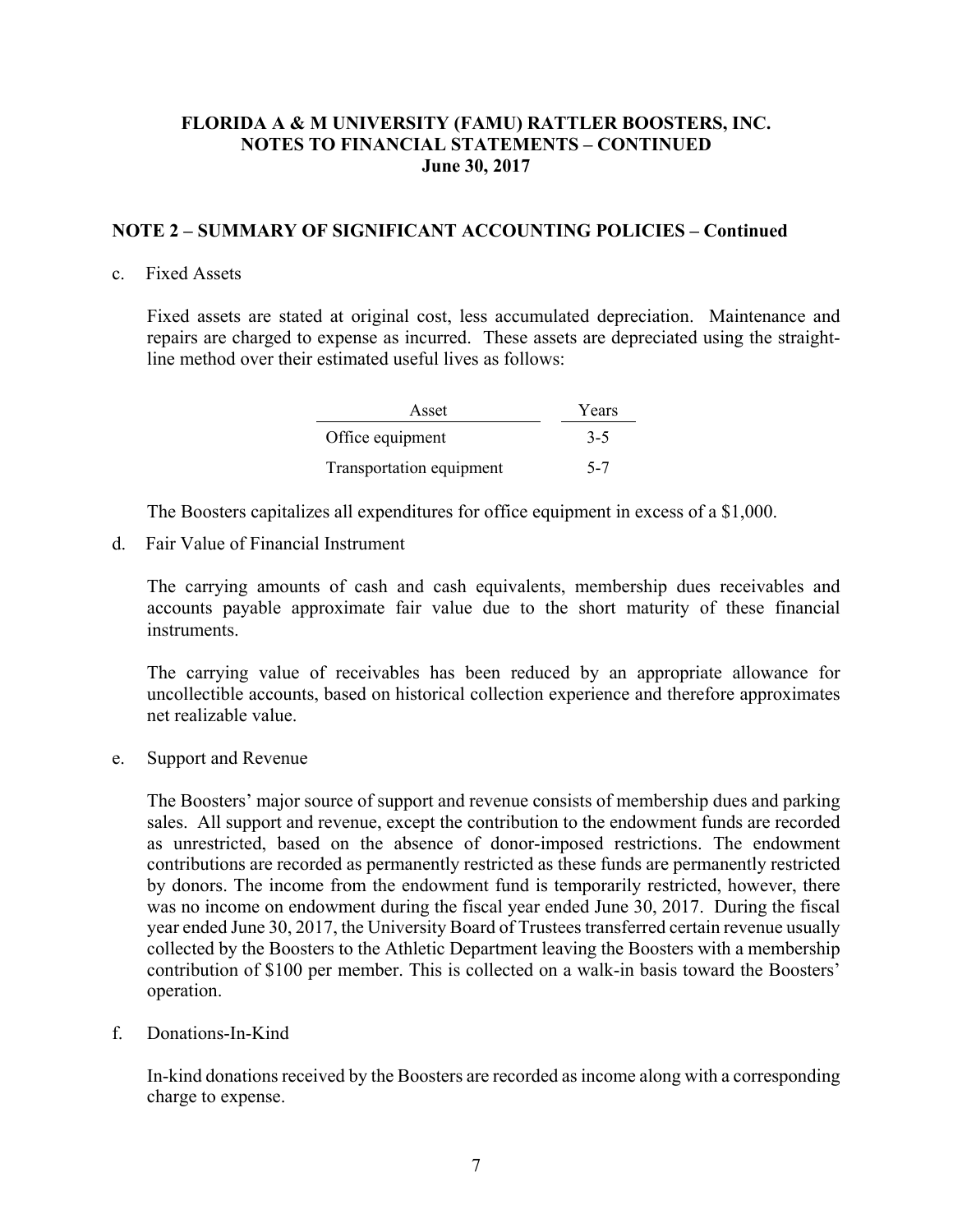### **NOTE 2 – SUMMARY OF SIGNIFICANT ACCOUNTING POLICIES – Continued**

#### g. Income Taxes

The Boosters is exempt from federal income tax under Section  $501(c)(3)$  of the Internal Revenue Code. In addition, the Boosters qualifies for the charitable contribution deduction under Section  $170(b)(A)$  and has been classified as an organization that is not a private foundation, under Section 509(a) (2).

Management has determined that the Boosters does not have any uncertain tax positions and associated unrecognized benefits that materially impact the financial statements or related disclosures. Because tax matters are subject to some degree of uncertainty, there can be no assurance that the Booster's tax returns will not be challenged by the taxing authorities and that the Booster will not be subjected to additional tax, penalties, and interest as a result of such challenge.

The Boosters' Form 990, Return of Organization Exempt from Income Tax, is subject to examination by the IRS, generally, for three years after they are filed.

h. Affiliated Organizations

FAMU has other direct support organizations that operate for similar purposes. Such other organizations as well as local chapters of the Boosters' financial activities have not been included in these financial statements.

i. Use of Estimates

The preparation of financial statements in conformity with accounting principles generally accepted in the United States requires management to make estimates and assumptions that affect certain reported amounts and disclosures. Accordingly, actual results could differ from those estimates.

j. Concentrations of Credit Risk

The Boosters' cash accounts are secured up to \$250,000 by the Federal Deposit Insurance Corporation (FDIC). At June 30, 2017, FAMU did not exceed the FDIC limit.

## **NOTE 3 - CASH HELD IN TRUST**

FAMU Foundation (the "Foundation"), an affiliated entity, holds funds in trust for the Boosters for collections made on behalf of the Boosters. In the current fiscal year, members of the Boosters made payments for member's contribution and payment into the members' lifetime endowment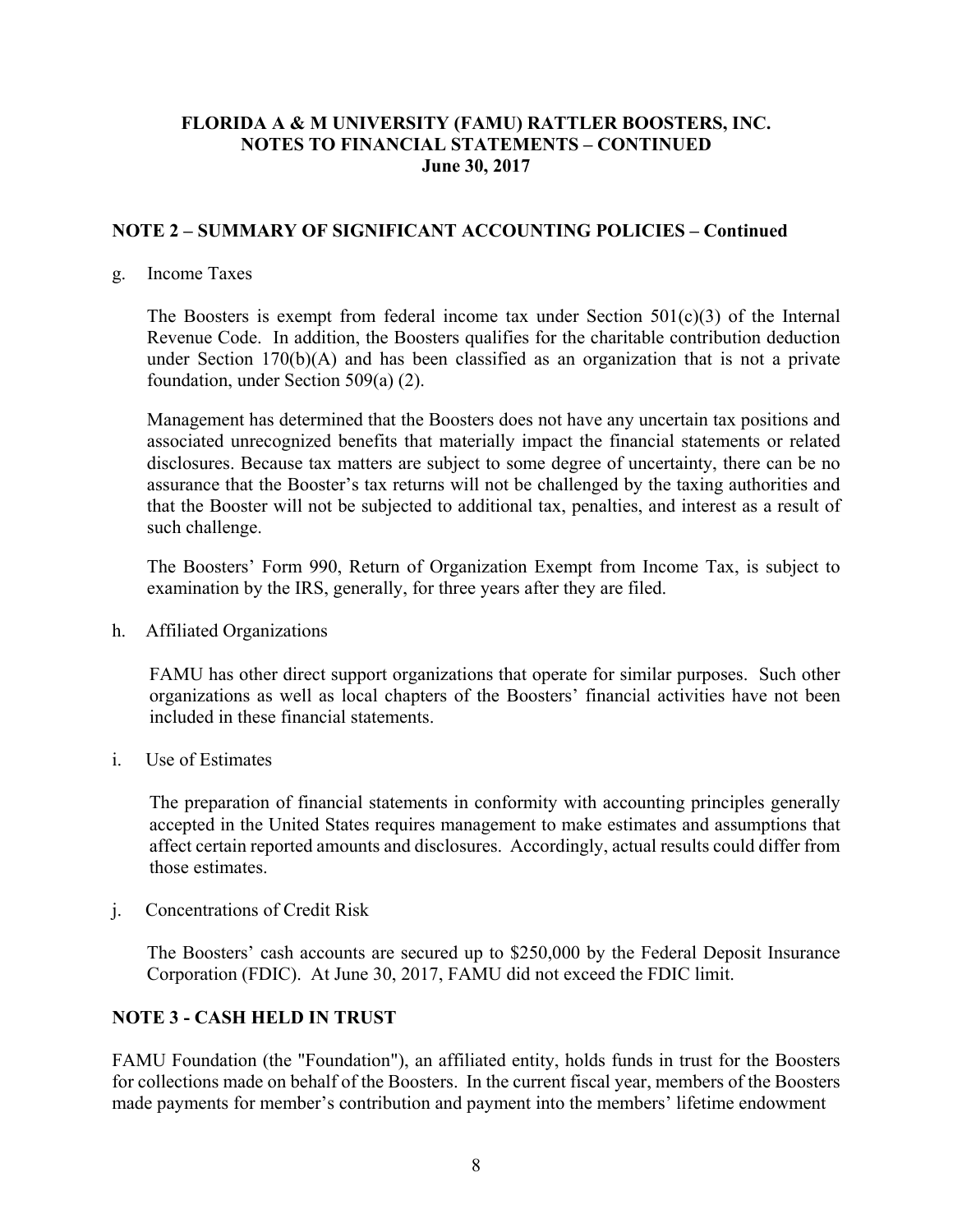### **NOTE 3 - CASH HELD IN TRUST - Continued**

fund. The uses of the members' lifetime endowment fund is permanently restricted (see Note 11). The balance on the endowment fund at June 30, 2017 was \$1,800 and is included in the cash held in trust. The balance of the funds held by the Foundation on behalf of the Boosters at June 30, 2017 was \$13,887.

### **NOTE 4 – FIXED ASSETS**

As of June 30, 2017, fixed assets consisted of:

| Office equipment         | 28.946    |
|--------------------------|-----------|
| Transportation equipment | 10,738    |
| Fixed assets, at cost    | 39,684    |
| Accumulated depreciation | (36, 818) |
| Total                    | 2,866     |

Depreciation expense for fiscal year ended June 30, 2017 was \$5,423.

### **NOTE 5 – FUNCTIONAL EXPENSES**

Expenses are presented in the functional classifications below in accordance with Financial Accounting Standards Board *(FASB) Accounting Standards Codification No. ASC 958-720-45-2*  to help understand the service efforts of the Boosters. Total program service expenses represented 28% of total expenses for the year ended June 30, 2017.

| Program services           | 87,128  |
|----------------------------|---------|
| General and administrative | 163,452 |
| Fund-raising               | 58,881  |
| Total                      | 309,461 |

### **NOTE 6 – OPERATING LEASES**

During the fiscal year ended June 30, 2017, the Boosters received donated rent from FAMU. Total rental expense was \$34,200 for year ended June 30, 2017, which is attributed to donated rent. Facility rentals related to fund-raising events are reflected in fund-raising events expenses.

## **NOTE 7– SUPPORT TO ATHLETIC PROGRAMS**

During the fiscal year ended 2017, the Boosters provided direct support of \$39,406. The support of \$39,406 included amounts paid to or on behalf of FAMU's athletic department.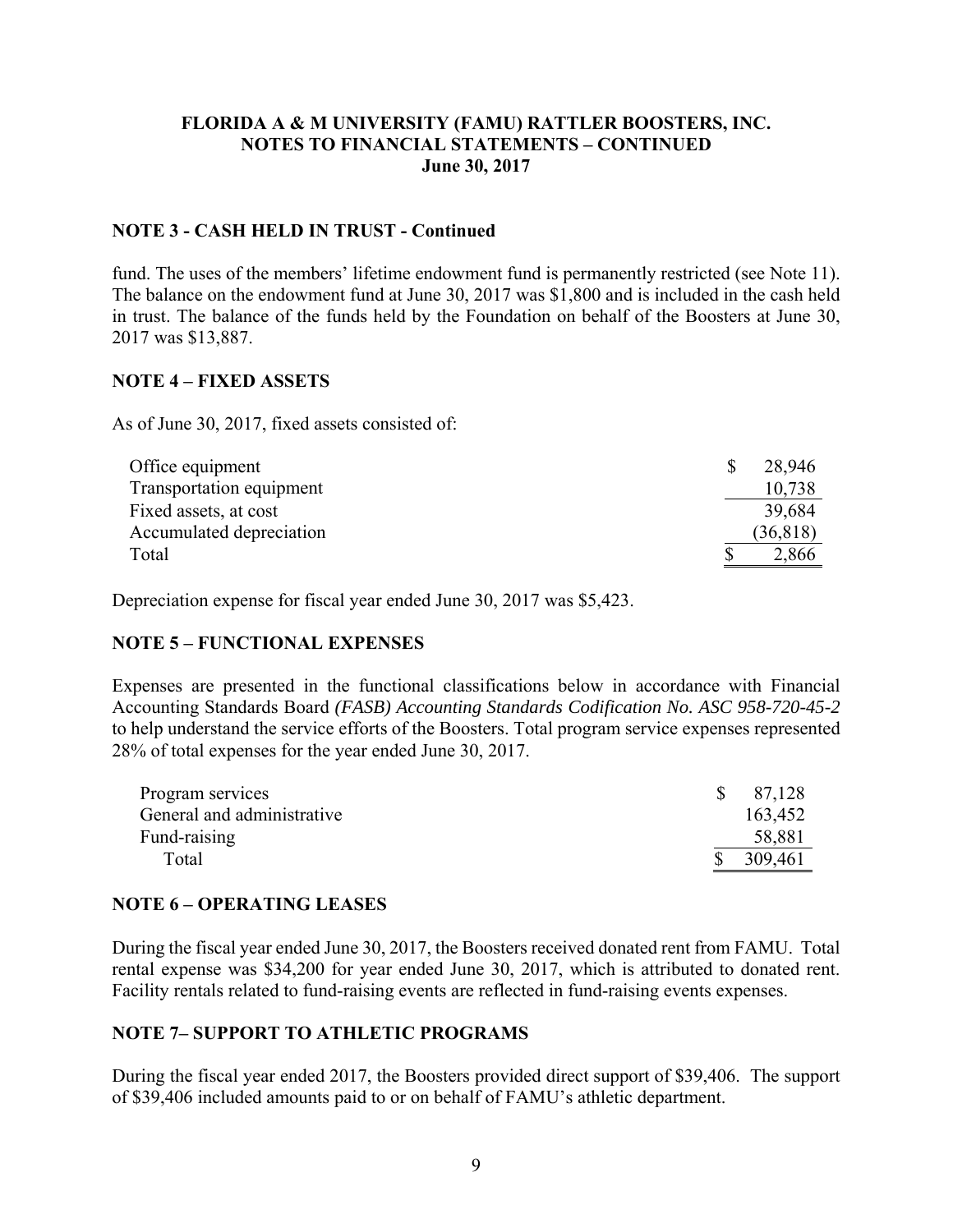## **NOTE 7– SUPPORT TO ATHLETIC PROGRAMS - Continued**

#### *Amount Owed to the Athletic Department*

During the fiscal year ended, June 30, 2016, the FAMU Athletic Department (the "Athletic Department") determined that the Booster's owed the athletic department for parking fees collected in 2015 and 2016. In the past, there was no obligation to remit specific amounts to the athletic department, except for \$1,000 to be paid September  $15<sup>th</sup>$  of each year for the use of the University Welcome Center and the Parking Garage to help defray the cost of utilities and maintenance of these facilities per section D (16) of the Parking Memorandum of Understanding. On August 31, 2016, \$30,000 was paid to the FAMU Foundation on behalf of the Athletic Department as full settlement of the amount owed for parking.

### **NOTE 8 – RESTRUCTURING OF THE ORGANIZATION**

During the fiscal year ended June 30, 2017, the Board of Trustees of FAMU University took steps to re-organize the Boosters operation. The organization appointed new management and new members to the Board of Directors. The Boosters has not determined that there is any cost associated with the restructuring of the organization and therefore no amounts are included in these financial statements for restructuring charges.

### **NOTE 9 – MEMBERS' ENDOWMENT FUND**

During the fiscal year ended June 30, 2107, the Boosters established a lifetime membership endowment fund. Each member has the option to pay \$1,000 into the fund. The contribution required by each member was not finalized at June 30, 2017. The members' lifetime endowment fund is permanently restricted and the earnings are temporarily restricted for the payment of future membership dues and members' expenses. The balance of the endowment fund at June 30, 2017 was \$1,800 and is included in the cash held in trust by FAMU Foundation.

### **NOTE 10 – SUBSEQUENT EVENTS**

Management has evaluated subsequent events through December 29, 2017, which is the date the financial statements were available to be issued. The Boosters is continuing to undergo restructuring and re-engineering of its operations. The Boosters' interim director has been given the mandate of raising \$100,000 towards the new athletic department director's salary.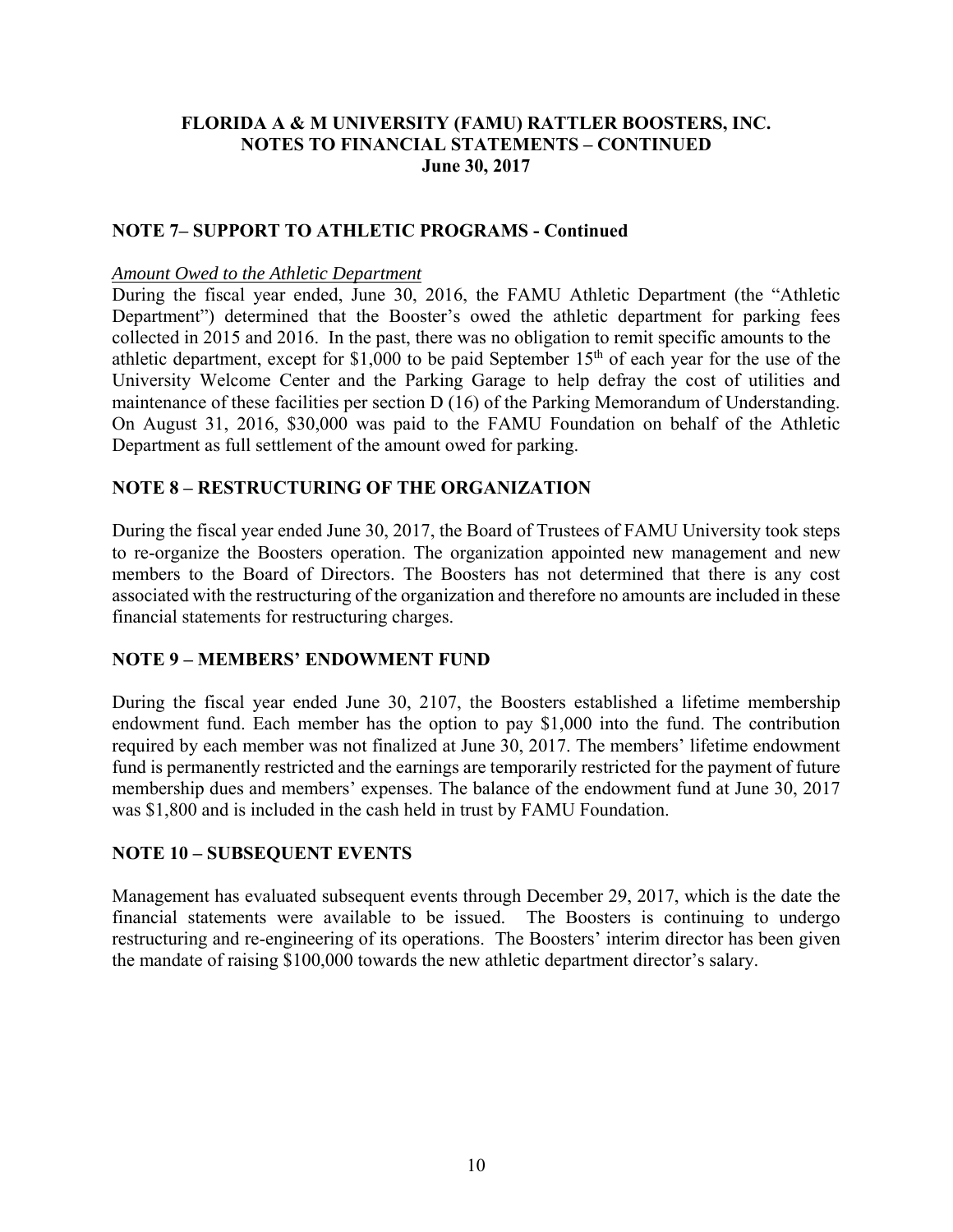

2521 Hollywood Boulevard Hollywood, Florida 33020 Telephone: 954-927-5900 Fax: 954-927-5927

2 South Biscayne Boulevard Suite 3200 Miami, Florida 33131 Telephone: 305-628-1510 Fax: 305-628-1595

400 Hibiscus Street Suite 200 West Palm Beach, Florida 33401 Telephone: 561-547-0545 Fax: 561-253-2747

Member: American Institute of Certified Pulic Accountants | Florida Institute of Certified Public Accountants

## **INDEPENDENT AUDITOR'S REPORT ON INTERNAL CONTROL OVER FINANCIAL REPORTING AND ON COMPLIANCE AND OTHER MATTERS BASED ON AN AUDIT OF FINANCIAL STATEMENTS PERFORMED IN ACCORDANCE WITH** *GOVERNMENT AUDITING STANDARDS*

To the Board of Trustees of Florida A & M University (FAMU) Rattler Boosters, Inc. Tallahassee, Florida

We were engaged to audit, in accordance with the auditing standards generally accepted in the United States of America and the standards applicable to financial audits contained in *Government Auditing Standards* issued by the Comptroller General of the United States, the financial statements of Florida A&M University (FAMU) Rattler Boosters, Inc. (the "Boosters") ( a nonprofit organization), which comprise the statement of financial position as of June 30, 2017 and the related statements of activities and cash flows for the year ended, and the related notes to the financial statements, and have issued our report thereon dated December 29, 2017. Our report disclaims an opinion on such financial statements because we were not able to obtain sufficient audit evidence to determine if any adjustments might have been found necessary to properly reflect elements making up the statements of financial position, activities and cash flows.

### **Internal Control Over Financial Reporting**

In connection with our engagement to audit the financial statements of the Boosters, we considered the Boosters' internal control over financial reporting (internal control) to determine the audit procedures that are appropriate in the circumstances for the purpose of expressing our opinion on the financial statements, but not for the purpose of expressing an opinion on the effectiveness of the Boosters' internal control. Accordingly, we do not express an opinion on the effectiveness of the Boosters' internal control.

Our consideration of internal control was for the limited purpose described in the preceding paragraph and was not designed to identify all deficiencies in internal control that might be material weaknesses or significant deficiencies and therefore, material weaknesses or significant deficiencies may exist that were not identified. However, as described in the accompanying schedule of findings and responses, we identified certain deficiencies in internal control that we consider to be material weaknesses and significant deficiencies.

A *deficiency in internal control* exists when the design or operation of a control does not allow management or employees, in the normal course of performing their assigned functions, to prevent, or detect and correct, misstatements on a timely basis. A *material weakness* is a deficiency, or a combination of deficiencies, in internal control, such that there is a reasonable possibility that a material misstatement of the entity's financial statements will not be prevented, or detected and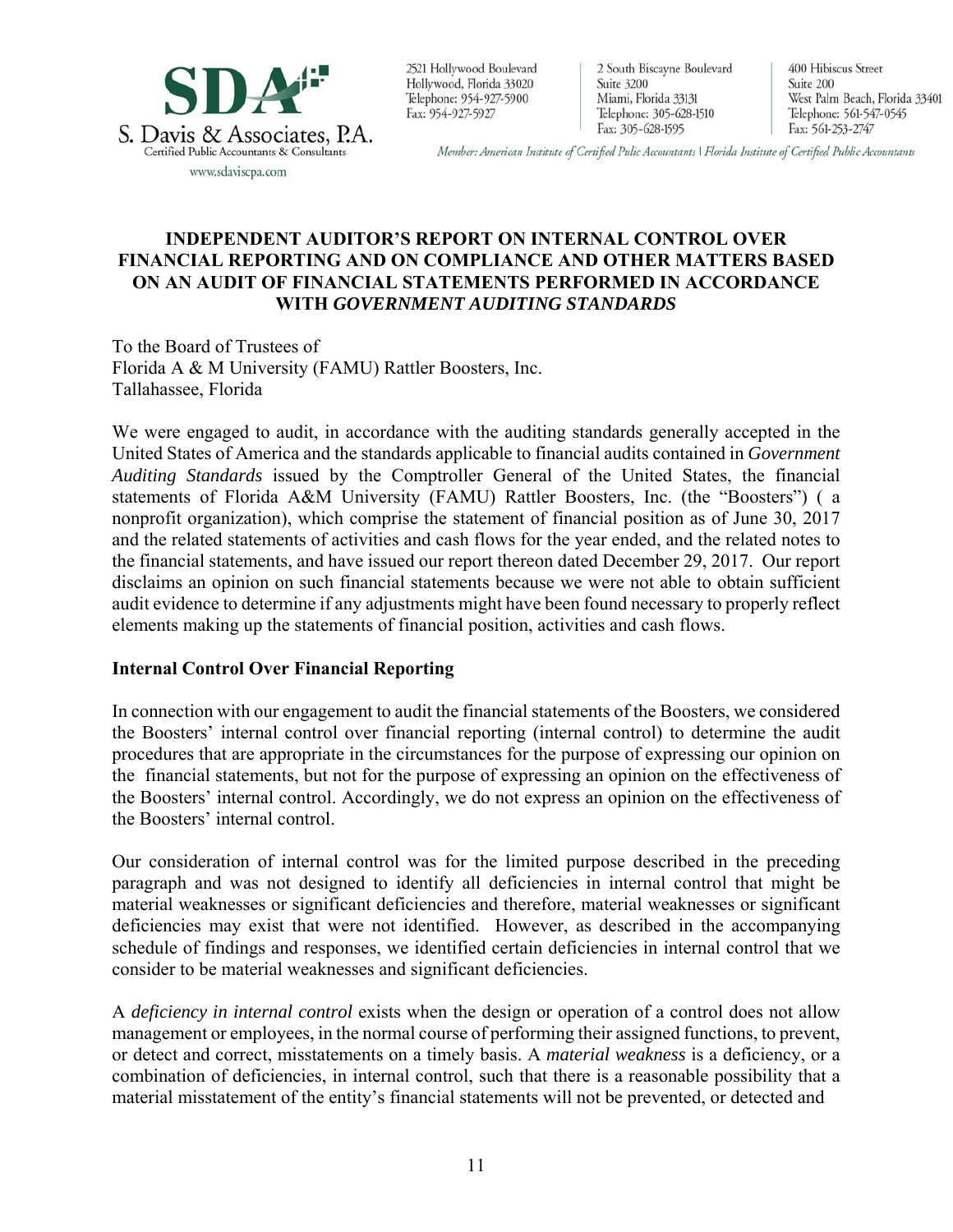### **INDEPENDENT AUDITOR'S REPORT ON INTERNAL CONTROL OVER FINANCIAL REPORTING AND ON COMPLIANCE AND OTHER MATTERS BASED ON AN AUDIT OF FINANCIAL STATEMENTS PERFORMED IN ACCORDANCE WITH** *GOVERNMENT AUDITING STANDARDS -* **CONTINUED**

corrected on a timely basis. We consider the deficiencies described in the accompanying schedule of findings and responses to be material weaknesses: 2017-1 and 2017-2.

A *significant deficiency* is a deficiency, or a combination of deficiencies, in internal control that is less severe than a material weakness, yet important enough to merit attention by those charged with governance. We consider the deficiency described in the accompanying schedule of findings and responses to be a significant deficiency: 2017-3.

### **Compliance and Other Matters**

In connection with our engagement to audit the financial statements of the Boosters, we performed tests of its compliance with certain provisions of laws, regulations, contracts, and grant agreements, noncompliance with which could have a direct and material effect on the determination of financial statement amounts. However, providing an opinion on compliance with those provisions was not an objective of our audit, and accordingly, we do not express such an opinion. The results of our tests disclosed no instances of noncompliance or other matters that are required to be reported under *Government Auditing Standards.* If the scope of our work had been sufficient to enable us to express an opinion on the financial statements, instances of noncompliance may have been identified and reported herein. We noted that certain other matters that are included in the "Other Matters" section of the schedule of findings and responses: 2016- 1 through 2016-5.

### **The Boosters' Response to Findings**

The Boosters response to the findings identified in our audit is described in the accompanying schedule of findings and responses. The Boosters' responses were not subjected to the auditing procedures applied in the audit of the financial statements and, accordingly, we express no opinion on them.

### **Purpose of this Report**

The purpose of this report is solely to describe the scope of our testing of internal control and compliance and the results of that testing, and not to provide an opinion on the effectiveness of the organization's internal control or on compliance. This report is an integral part of an audit performed in accordance with *Government Auditing Standards* in considering the organization's internal control and compliance. Accordingly, this communication is not suitable for any other purpose.

S. Davis "associates, 4.a.

Hollywood, Florida December 29, 2017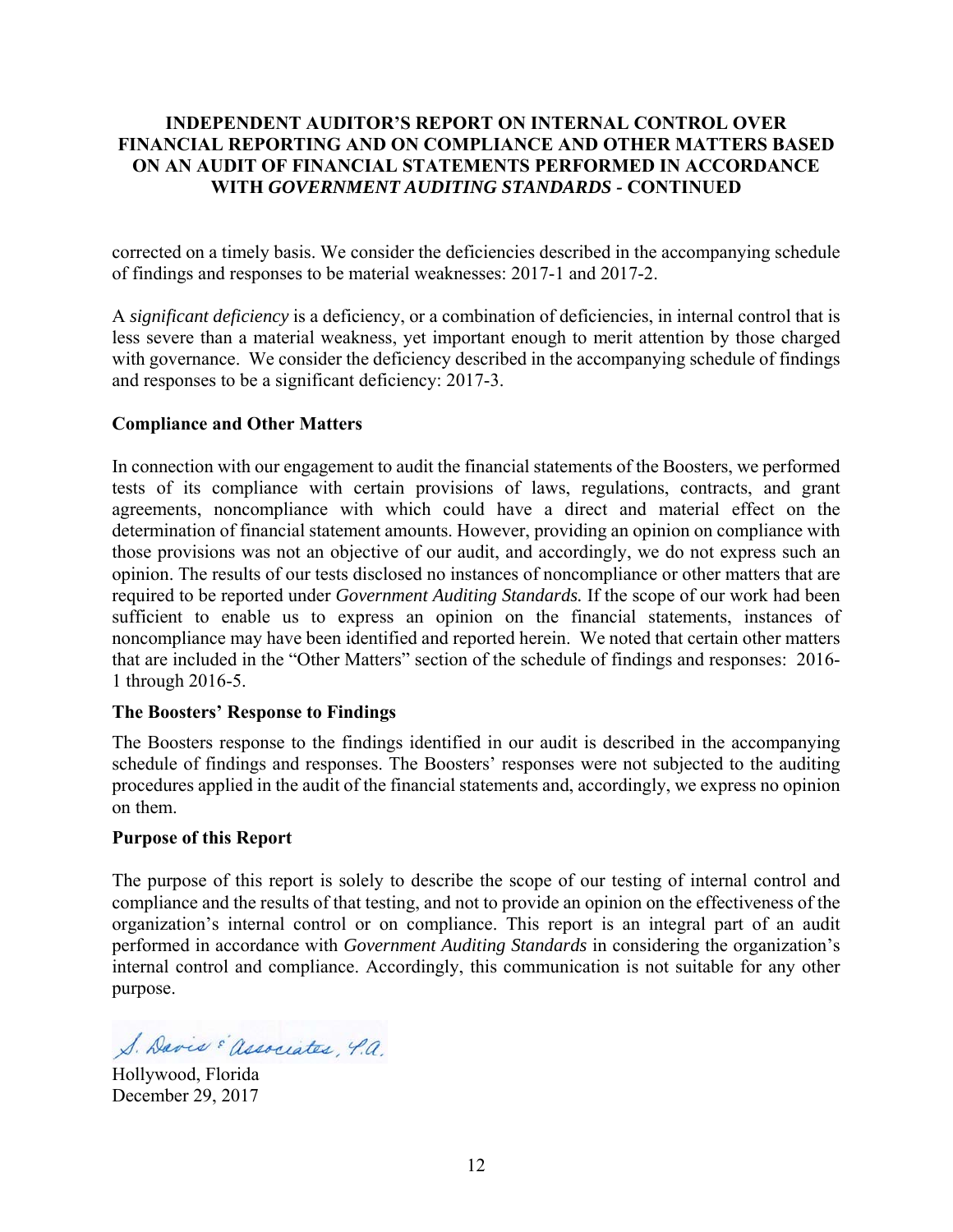# **SECTION I – SUMMARY OF AUDITOR'S RESULTS**

### **Financial Statements**

| Type of Auditor's Report Issued                                                           | Disclaimer |
|-------------------------------------------------------------------------------------------|------------|
| Internal Control over financial reporting:                                                |            |
| Material weaknesses identified and considered to be?                                      | Yes        |
| Significant deficiencies identified that are not<br>considered to be material weaknesses? | Yes        |
| Noncompliance which is material to the financial statements noted?                        | None       |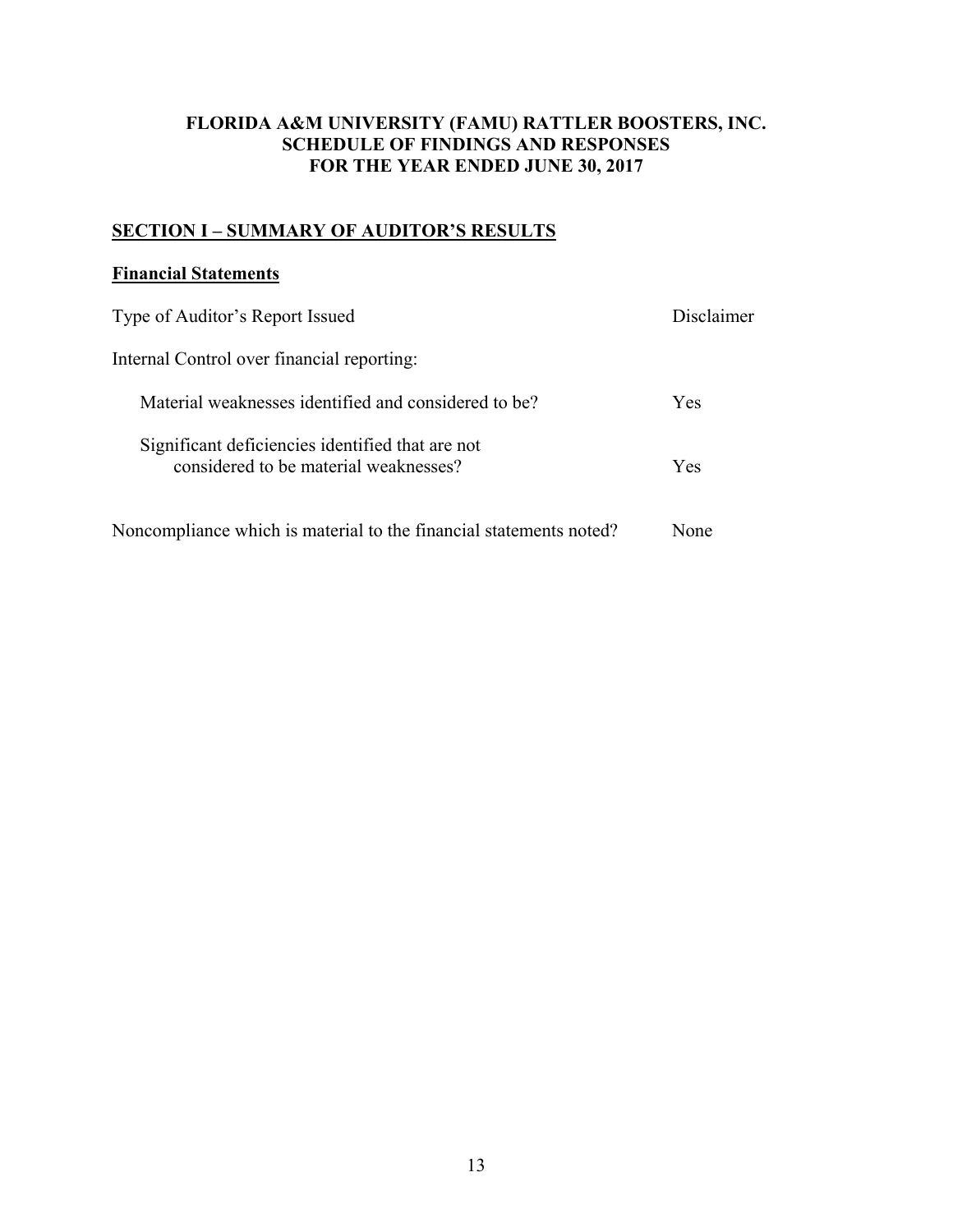### **SECTION II – FINANCIAL STATEMENT FINDINGS**

#### **Material Weaknesses and Significant Deficiency**

We identified certain deficiencies in internal control that we consider to be material weaknesses as identified below.

### **2017-1 PROPER ACCOUNTING RECORDS (Material weakness)**

#### **Observation**

Proper accounting records and supporting evidential matter were not maintained for the Boosters in fiscal year ended June 30, 2017 and information provided may be incomplete. As a result of these matters, we were not able to determine if all transactions incurred during fiscal year ended June 30, 2017 were recorded.

#### **Recommendation**

The Boosters should hire an accounting professional to properly maintain its books and records. Complete records should be maintained at all times in the event there is a change in management or accountants so that the information is easily transferable. The accountant should submit financial reports to the Executive Director and Board of Trustees on a monthly basis.

### **Management's Response**

We agree with the auditor's observation and recommendation and have hired an accountant to properly record the financial transactions.

### **2017-2 ACCOUNTS RECEIVABLE**

### **Observation**

The Boosters billed membership dues in the prior year with a portion of the amount billed remaining in the accounts receivables at the end of the prior fiscal year. During the fiscal year ended June 30, 2017, no controls were exercised over the collection of accounts receivables and amounts were, possibly, collected by other university departments. Allowance for doubtful accounts was recorded for the total amount of membership dues receivable at June 30, 2017. We were not able to obtain sufficient audit evidence about the amounts collected for accounts receivable.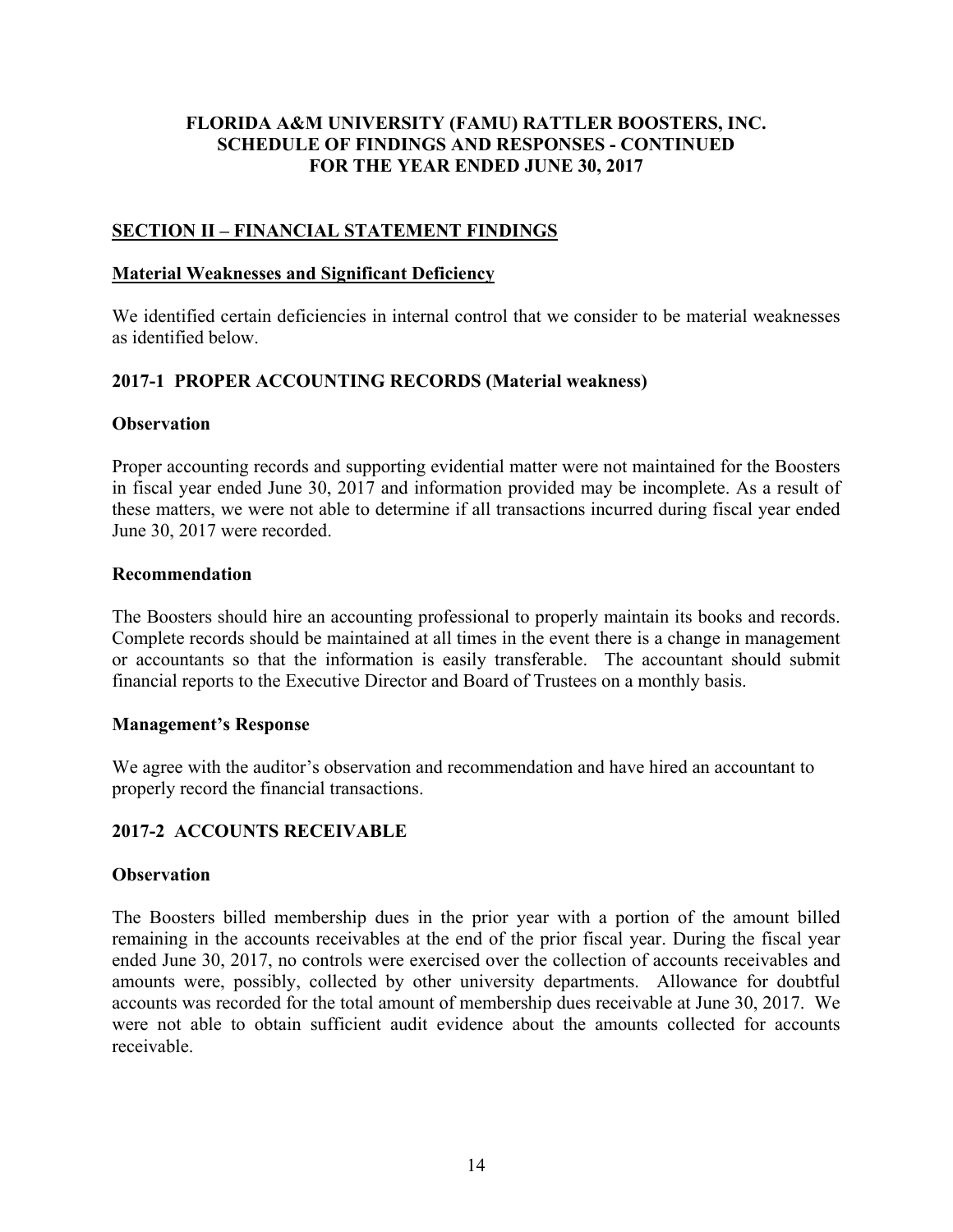### **Recommendation**

Boosters management should work with an accounting professional to design and implement proper internal controls over financial recording and reporting. The controls should extend to transactions that are handled by other University departments. The design and implementation of internal controls is the responsibility of management and the governing body.

#### **Management's Response**

We agree with the auditor's observation and recommendation.

#### **Significant deficiencies identified that are not considered to be material weaknesses**

We consider the deficiencies described below to be significant deficiencies.

### **2017-3 DISBURSEMENTS**

#### **Observation**

A review of subsequent disbursements indicated that there is no formal procedures for the authorization of disbursements. Disbursements are being made on the verbal requests without proper supporting documents.

#### **Recommendation**

Boosters management should work with an accounting professional to design proper procedures and controls over disbursements, which will include procedures for the request for disbursement, approval, check signing, making the disbursement and recording the disbursement.

#### **Management's Response**

We agree with the auditor's observation and recommendation.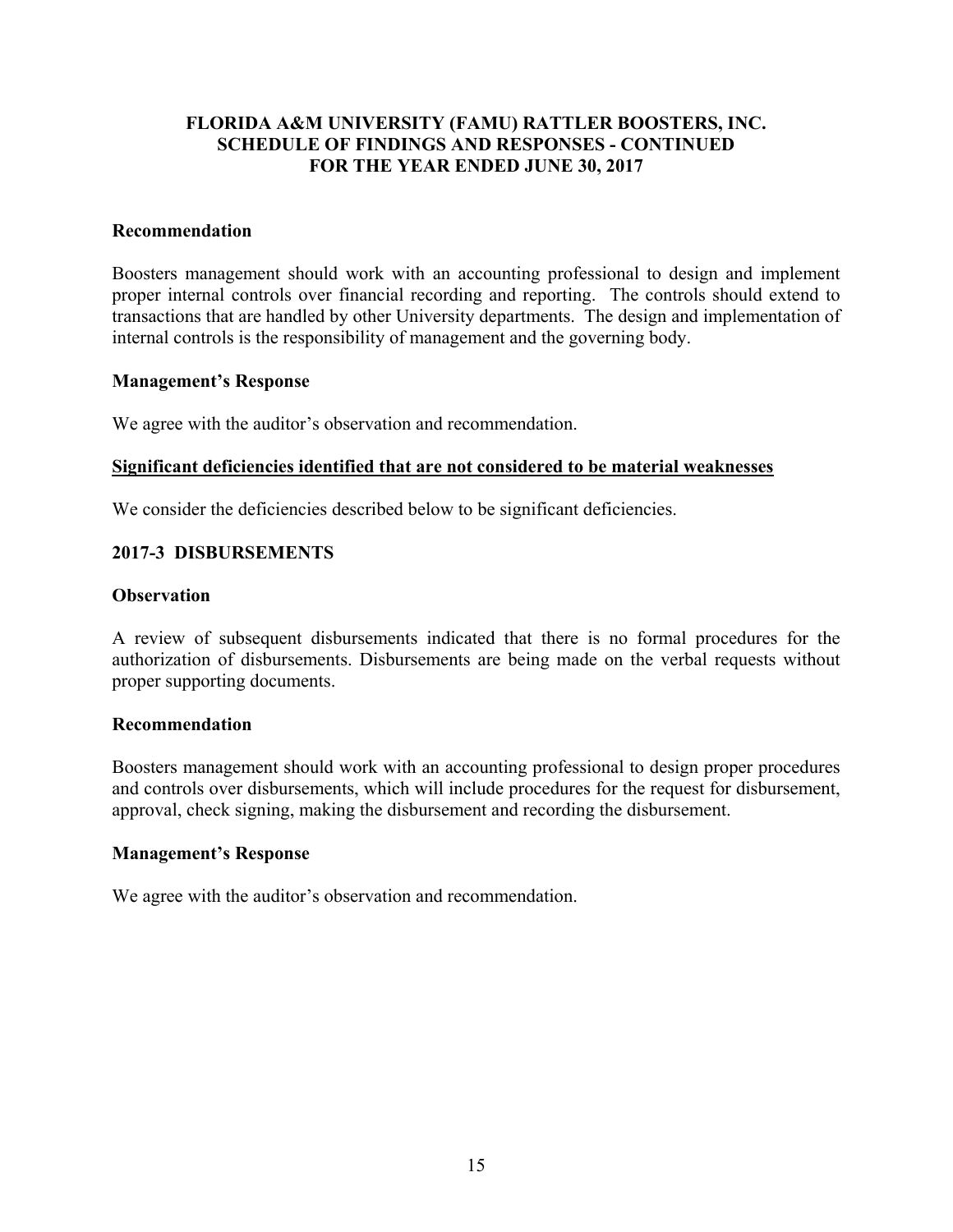## **SECTION III – OTHER MATTERS**

Other matters are carried forward from the prior year. These matters were not resolved during the year ended June 30, 2017.

### **2016-1 MINUTES**

### **Observation**

Based on our review, we noted that the minutes of the Board of Trustees' meetings were in draft form and were not signed. In the past, this observation was noted and resolved, however, it was noted again in current year.

#### **Recommendation**

We recommend that as good practice, management establish and implement policies and procedures to ensure that minutes document all major decisions for record keeping purposes and that the minutes be signed after they are approved, evidencing they are final.

#### **Management's response**

Due to the Boosters' reorganization, current management is new to the entity as of fiscal year ended June 30, 2017; however, we agree with the auditor's observation and recommendation.

### **2016-2 DEPOSITS**

### **Observation**

A review of receipts of funds collected during the fiscal year 2016, indicated that there were significant timing gaps between the date of collection and the date the funds were deposited into the bank account. However, it should be noted that apart from events held, no cash is collected on a daily basis. The risk is that checks collected could be misplaced and not deposited to the bank account.

### **Recommendation**

Management should establish and implement policies and procedures to ensure that funds are deposits on timely basis; and that checks and balances procedures are in placed to ensure all funds collected are deposited to the bank account.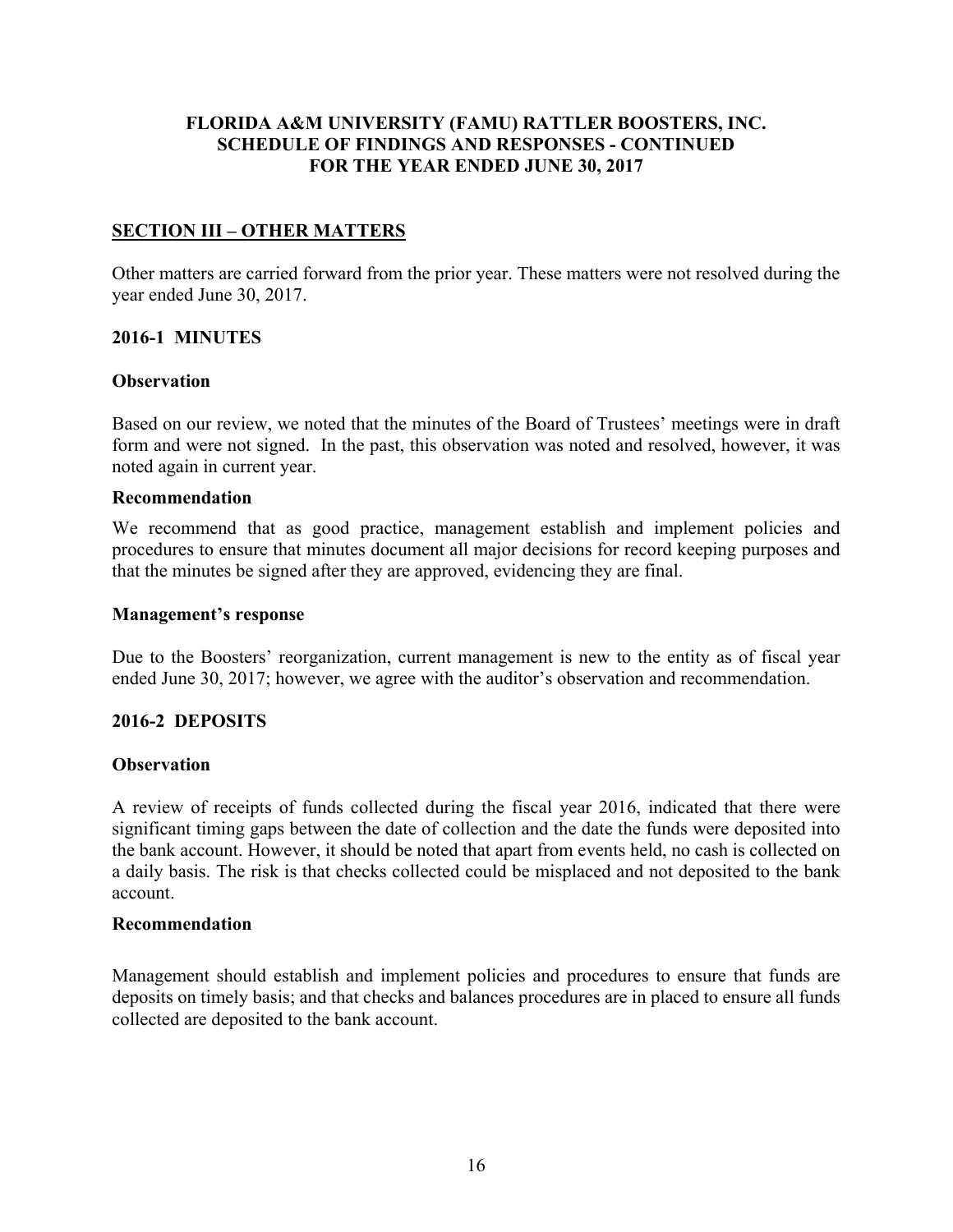#### **Management's Response**

Due to the Boosters' reorganization, current management is new to the entity as of fiscal year ended June 30, 2017; however, we agree with the auditor's observation and recommendation.

## **2016-3 HOMECOMING GAME DAY PARKING PROCEEDS**

#### **Observation**

A review of the proceeds from homecoming game day parking, which took place on October 18, 2015, indicated that funds totaling \$1,190 were not deposited until July 2016. Further inquiries with management indicated that the funds were left in the ticket office intact in an envelope. This appears to be an isolated incident, but could be an indication that internal control procedures (checks and balances) are not being adhered to or must be strengthened for events of this nature.

#### **Recommendation**

In the future, for events of such nature, management should implement and follow policies and procedures to ensure that proceeds are tallied based on ticket sales and agreed to the amount of funds to be deposited, prior to making the deposits to the bank account, to prevent a similar occurrence.

#### **Management's Response**

Due to the Boosters' reorganization, current management is new to the entity as of fiscal year ended June 30, 2017; however, we agree with the auditor's observation and recommendation.

### **2016-4 LIABILITY INSURANCE**

#### **Observation**

A review of the memorandum of understanding for parking, dated June 14, 2013, indicated that the liability insurance as required by section D16 was not put in place. However, we ascertained that the parking facilities might no longer be under the control of the Boosters and as such this responsibility may go away.

#### **Recommendation**

As part of the operating policies and procedures, management should ensure that the contracted obligations are honored so that the Boosters organization is compliant with and not faced with possible legal consequences.